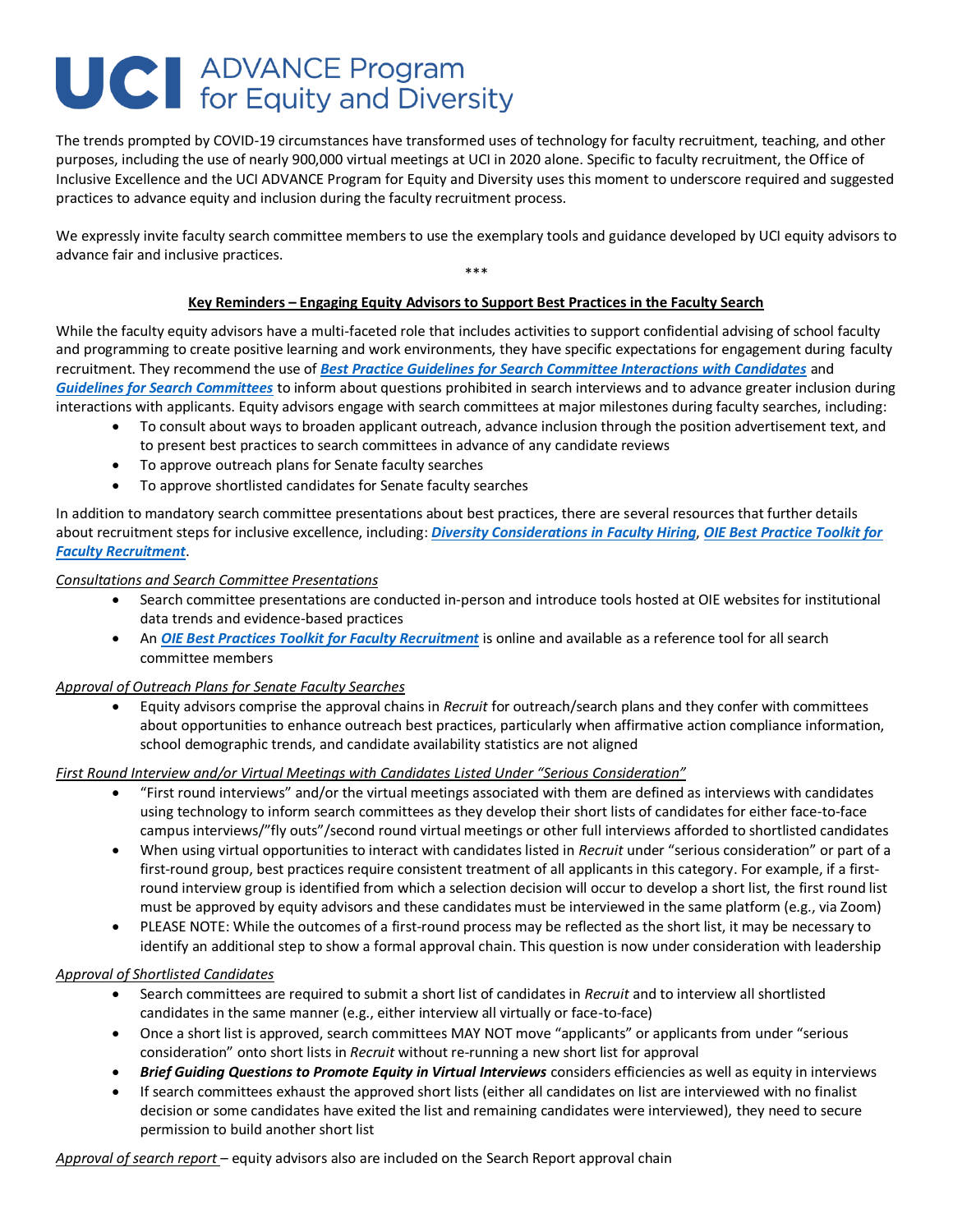# **Best Practice Guidelines for Search Committee Interactions with Candidates** from Equity Advisor Aimee Edinger, 2022

- 1. In both casual conversation and formal interviews, remember to avoid questions that are prohibited by federal law, i.e. questions concerning age, race and ethnicity, marital status, religion, sexual orientation, national origin, disability, and veteran status. Questions about a candidate's spouse, whether they have or intend to have children, or their family's country of origin are not appropriate.
- 2. Without asking the candidate for information about themselves, it is acceptable and often helpful to talk about your own knowledge and experience in ways that allow the candidate to ask questions or discuss issues within these protected categories if they wish. Mentioning your own experience with childcare services, local schools, medical services, or other support services that might relate to the protected categories listed above can provide information without compromising a candidate's rights. If the candidate asks a question about these protected topics, it is appropriate to provide an answer. Please also direct them to the search committee or department chair, Equity Advisor, campus websites, and other resources where they can obtain additional information on these topics.
- 3. Matters that relate to salary, teaching load, space, office budget and startup funding, or initiation of the UCI Career Partners Program (CPP) are the responsibility of the chair and/or dean. Please direct questions on these matters to the department chair.
- 4. Be consistent. Make a conscious effort to treat all candidates that visit our campus similarly and impart consistent information; avoid comments that you would not make if the candidate were a different race or gender. When you record your impressions of the candidate, record information in all of the categories on which applicants are being evaluated rather than restricting your notes to "highlights." This more structured approach has been demonstrated to limit the impact of subconscious biases and to result in more fair and accurate reviews. Record specific details to facilitate evidence-based discussions comparing the applicants.
- 5. Please avoid casually discussing job applicants with colleagues at other universities. While their visits are not secret, it is a professional courtesy not to speculate with faculty from other campuses regarding an applicant's prospects at UCI. This could inappropriately limit the opportunities available to the candidate and might reflect poorly on UCI even if the candidate does not become aware of these conversations.
- 6. Underscore the campus commitment to work-life balance and a healthy faculty culture. Introduce the UCI community and explain why this is an outstanding environment in which to conduct high-impact, cutting-edge, interdisciplinary research and our commitment to evidence-based pedagogy.

# 

# **Relevant Resources**

# **Academic Personnel**:

Assessing Faculty Contributions to Inclusive Excellence: [https://ap.uci.edu/wp-content/uploads/Assessing-Faculty-Contributions-to-](https://ap.uci.edu/wp-content/uploads/Assessing-Faculty-Contributions-to-Inclusive-Excellence-Sample.pdf)[Inclusive-Excellence-Sample.pdf](https://ap.uci.edu/wp-content/uploads/Assessing-Faculty-Contributions-to-Inclusive-Excellence-Sample.pdf)

Guidance for Writing Inclusive Excellence Activities Statement:<https://ap.uci.edu/faculty/guidance/ieactivities/>

# **Office of Equal Opportunity and Diversity:**

Academic Availability Statistics[: https://www.oeod.uci.edu/availabilitystats/](https://www.oeod.uci.edu/availabilitystats/) Guidelines for Search Committees: [https://www.oeod.uci.edu/files/pdf/search\\_guidelines.pdf](https://www.oeod.uci.edu/files/pdf/search_guidelines.pdf)

# **Office of Inclusive Excellence**:

Diversity Considerations in Faculty Hiring at[: https://inclusion.uci.edu/wp-content/uploads/2020/07/Diversity-Considerations-in-](https://inclusion.uci.edu/wp-content/uploads/2020/07/Diversity-Considerations-in-Faculty-Hiring-PPT-formatted.pdf)[Faculty-Hiring-PPT-formatted.pdf](https://inclusion.uci.edu/wp-content/uploads/2020/07/Diversity-Considerations-in-Faculty-Hiring-PPT-formatted.pdf)

Faculty Recruitment Resources at:<https://inclusion.uci.edu/recruitment-resources/> OIE Best Practice Toolkit – Faculty Recruitment[: https://inclusion.uci.edu/recruitment-resources/](https://inclusion.uci.edu/recruitment-resources/) Required Text for Senate Faculty Recruitment Ads[: https://inclusion.uci.edu/recruitment-resources/](https://inclusion.uci.edu/recruitment-resources/)

# **University of California**:

Guidelines for Addressing Race and Gender Equity in Academic Programs in Compliance with Proposition 209: [https://www.ucop.edu/uc-legal/\\_files/guidelines-equity.pdf](https://www.ucop.edu/uc-legal/_files/guidelines-equity.pdf)

UC Berkeley Rubric to Assess Candidate Contributions to Diversity, Equity, and Inclusion: [https://inclusion.uci.edu/wp](https://inclusion.uci.edu/wp-content/uploads/2020/07/UCB-rubric_to_assess_candidate_contributions_to_diversity_equity_and_inclusion.pdf)[content/uploads/2020/07/UCB-rubric\\_to\\_assess\\_candidate\\_contributions\\_to\\_diversity\\_equity\\_and\\_inclusion.pdf](https://inclusion.uci.edu/wp-content/uploads/2020/07/UCB-rubric_to_assess_candidate_contributions_to_diversity_equity_and_inclusion.pdf)